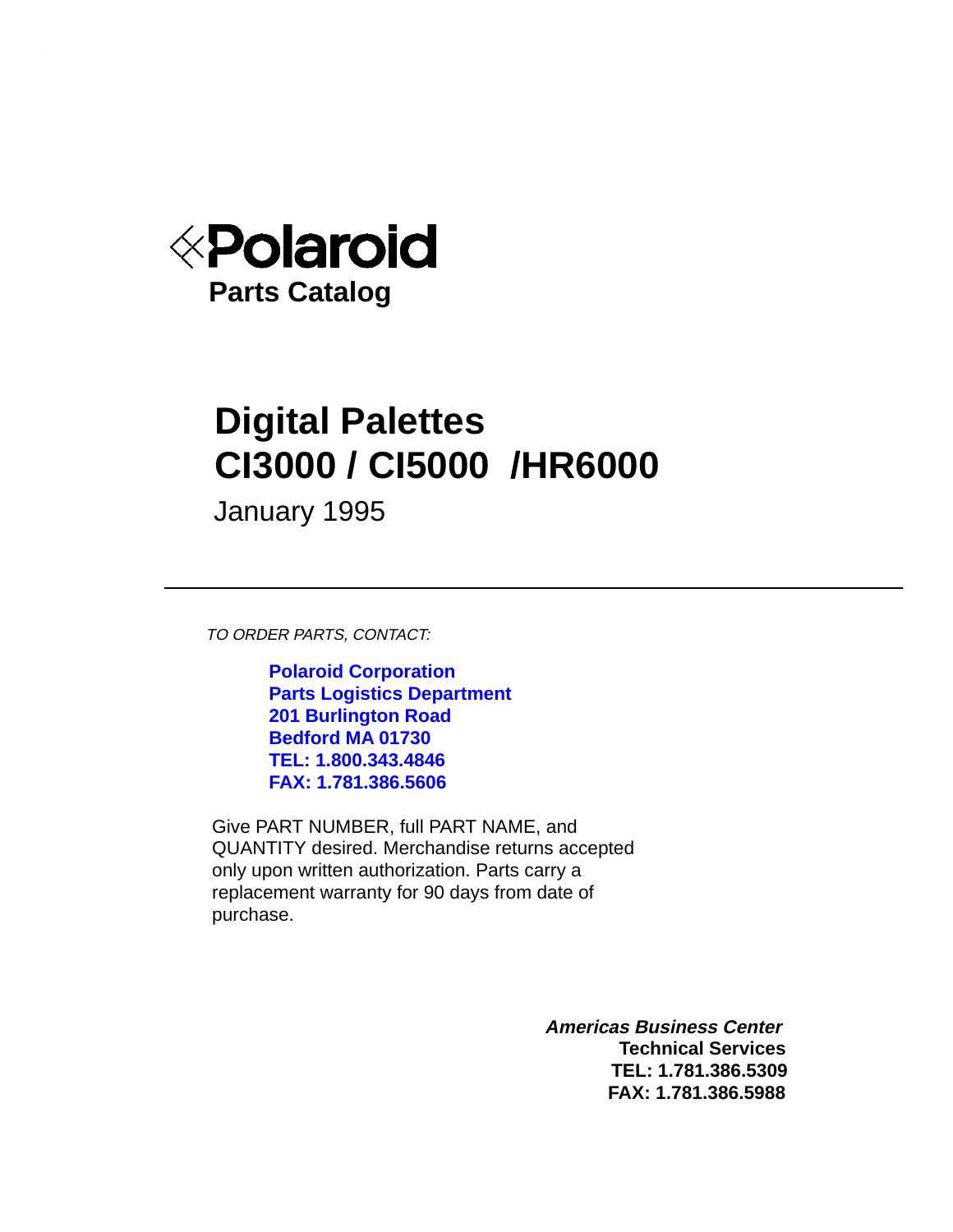**PLATE 1 MAIN ASSEMBLY**

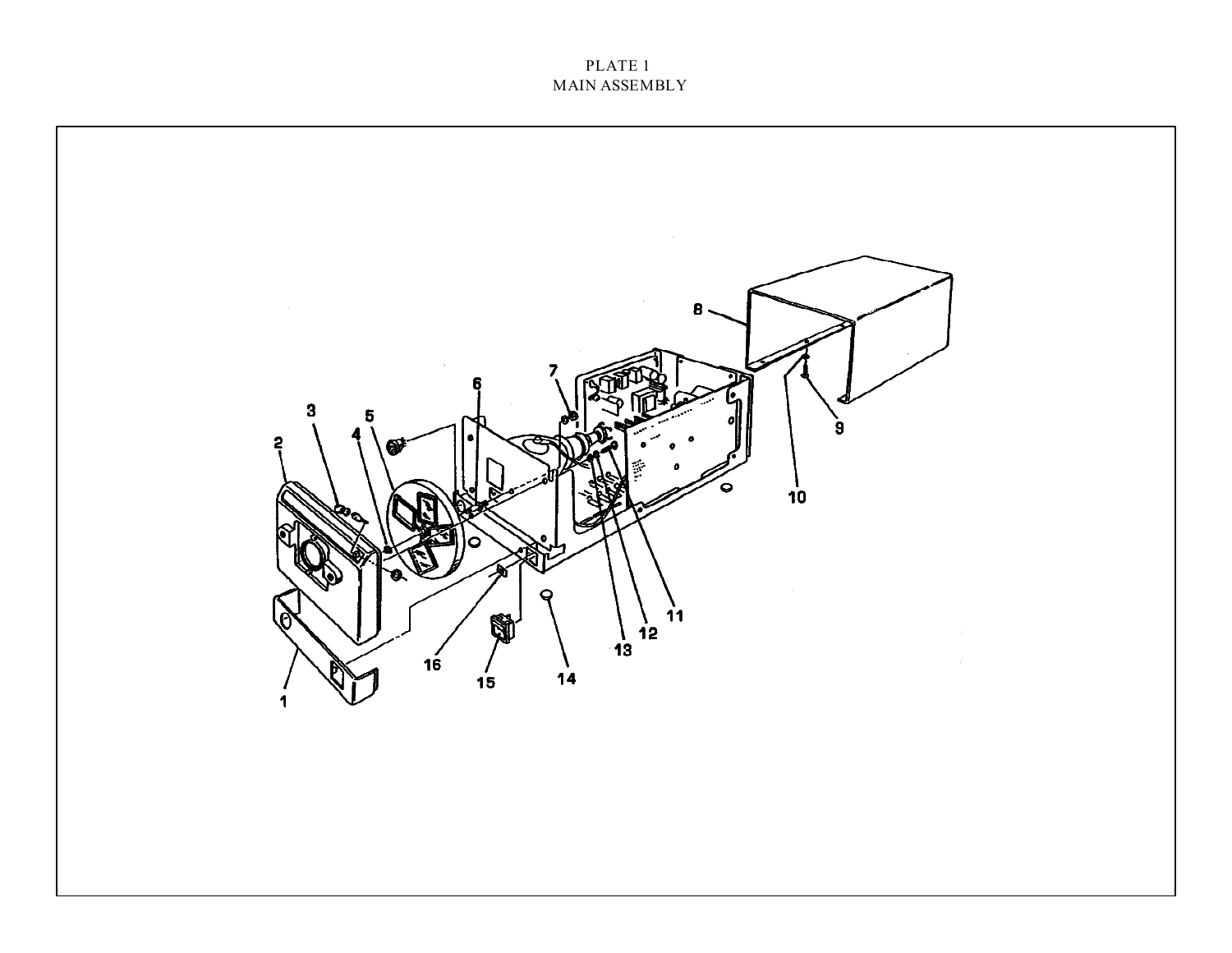# **PARTS LIST 1 MAIN ASSEMBLY**

# **KEY NO. PART NO. PART NAME**

|    | CI3000     | CI5000     | HR6000       |                                                  |
|----|------------|------------|--------------|--------------------------------------------------|
|    | 1A3590A    | 1A3590A    | 1A3590D      | Control Panel                                    |
|    | 761405L    | 761405L    | 761405S      | Front Housing                                    |
|    | 770987A    | 770987A    | 770987A      | LED Holder                                       |
| 4  | 768431G    | 768431G    | 768431G      | E-Ring, Filter Wheel Pivot                       |
|    | 761491B    | 761491B    | 761491B      | Filter Wheel Assembly                            |
| 6  | 761752A    | 761752A    | 761752A      | Pivot, Filter Wheel                              |
|    | 768117A    | 768117A    | 768117A      | KepsNut, $#4-40$ (Filter Wheel Pivot)            |
| 8  | 1A3646A    | 1A3646A    | 1A3646D      | Cover                                            |
| 9  | 735871C    | 735871C    | 735871C      | Screw, Phillips Panhead, 6-32 x .250"            |
| 10 | 735306A    | 735306A    | 735306A      | Star Washer, #6, Internal Tooth                  |
| 11 | 800083-404 | 800083-404 | 800083-404   | Button Head Cap Screw (Stainless), 10-24 x .625" |
| 12 | 800012-301 | 800012-301 | 800012-301   | Split Washer, #10, Stainless Steel               |
| 13 | 800158-135 | 800158-135 | 800158-13581 | Flat Washer, #10, Stainless Steel                |
| 14 | 766374C    | 766374C    | 766374C      | Bumper (Rubber Foot)                             |
| 15 | 766177A    | 766177A    | 766177A      | Power Switch                                     |
| 16 | 1A3865A    | 1A3865A    | 1A3865A      | <b>Stud Receiver</b>                             |
|    |            |            |              |                                                  |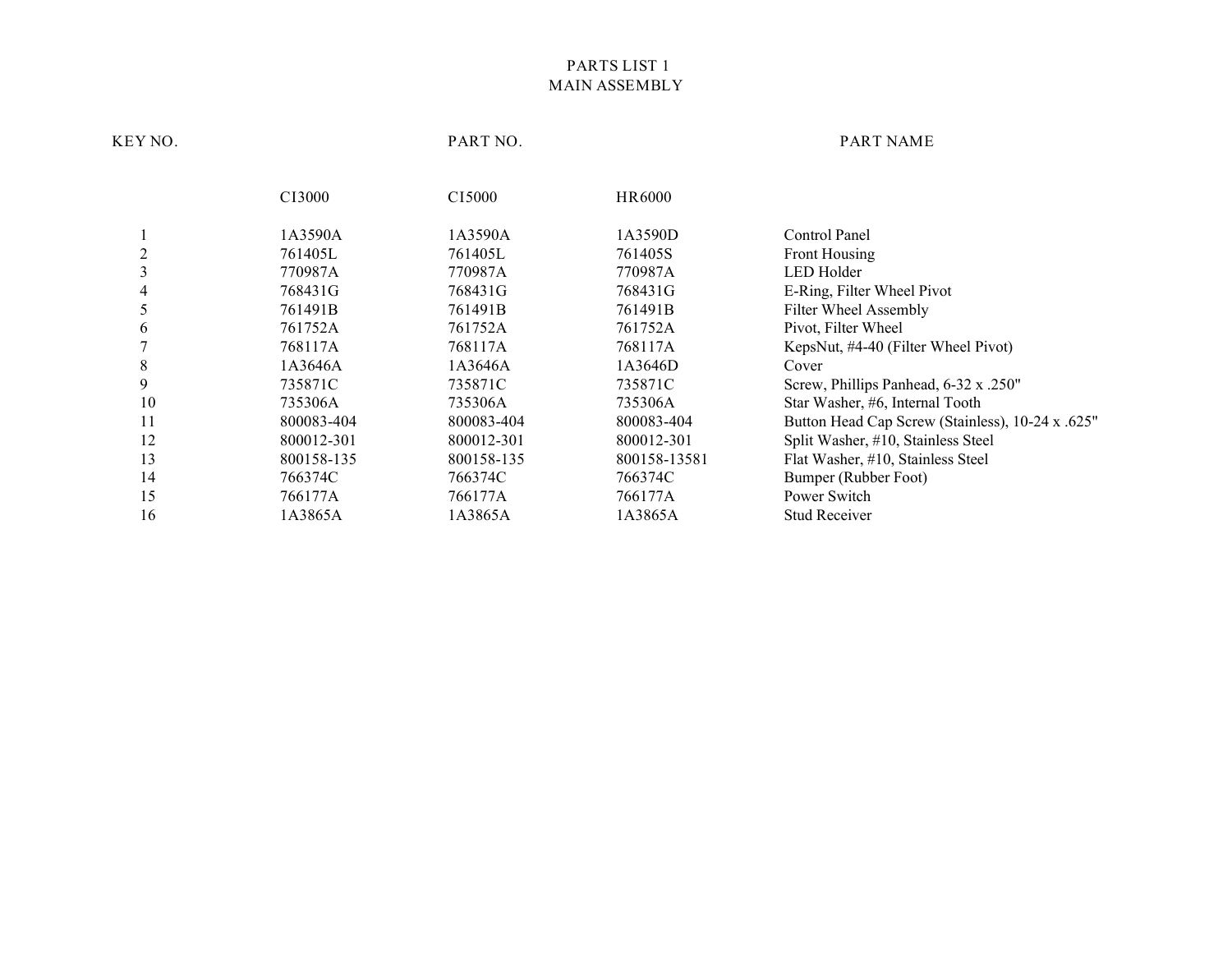# **PLATE 2 CHASSIS COMPONENTS**

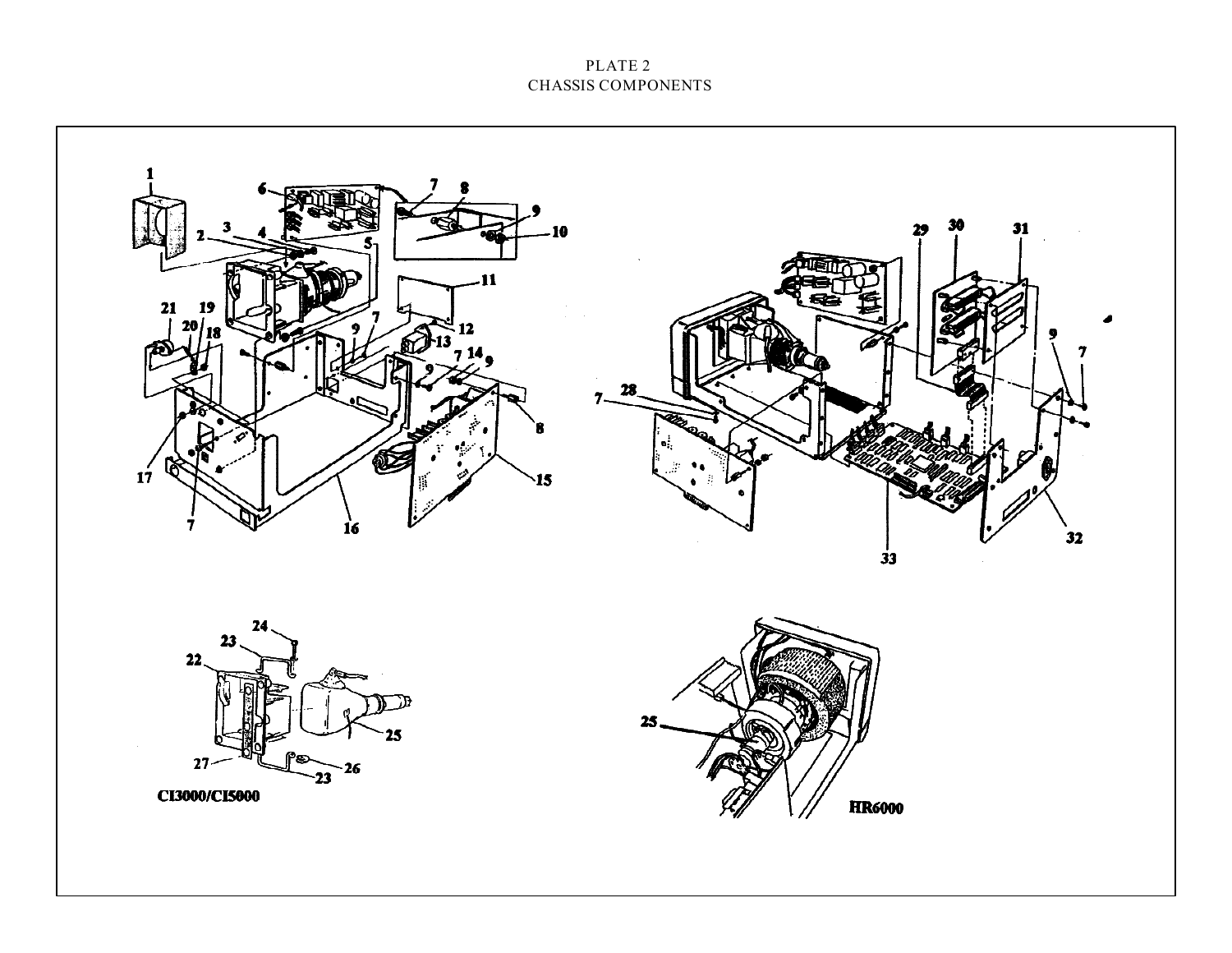# **PARTS LIST 2 CHASSIS COMPONENTS**

### **KEY NO. PART NO. PART NAME**

|                         | CI3000  | CI5000  | HR6000  |                                                |
|-------------------------|---------|---------|---------|------------------------------------------------|
| 1                       | 1A6350A | 1A6350A | 1A6350A | Light Shield                                   |
| $\mathfrak{2}$          | 768211B | 768211B | 768211B | Flat Washer                                    |
| $\overline{\mathbf{3}}$ | 703141  | 703141  | 703141  | Lockwasher                                     |
| 4                       | 743040M | 743040M | 743040M | Screw                                          |
| 5                       | 743040F | 743040F | 743040F | Screw                                          |
| 6                       | 1A4567A | 1A4567A | 1A4567A | Switching Power Supply (Conv. Concepts)        |
| 7                       | 735871C | 735871C | 735871C | Phillips Panhead Screw, 6-32 x .25" (6)        |
| 8                       | 770355A | 770355A | 770355A | Spacer, Male/Female, 6-32 x .25" Hex (2)       |
| 9                       | 735306A | 735306A | 735306A | Star Washer, #6 Internal Tooth (5)             |
| 10                      | 768117C | 768117C | 768117C | Keps Nut                                       |
| 11                      | 1A3651A | 1A3651A | 1A3651A | <b>Blank Panel (Centronics)</b>                |
| 12                      | 7033120 | 7033120 | 7033120 | Oval Head Pop Rivet, .313" Long                |
| 13                      | 766642B | 766642B | 766642B | Line Filter Assembly                           |
| 14                      | 209895  | 209895  | 209895  | Nut                                            |
| 15                      | 1A3743A | 1A3743A | 1E4391A | Monitor Board Assembly                         |
| 16                      | 1A3513A | 1A3513A | 1A3513A | Chassis Weldment                               |
| 17                      | 768431G | 768431G | 768431G | E-Ring                                         |
| 18                      | 768117A | 768117A | 768117A | Nut                                            |
| 19                      | 1857290 | 1857290 | 1857290 | Terminal Lug, Shakeproof #6                    |
| 20                      | 715698A | 715698A | 715698A | Pick Return Spring                             |
| 21                      | 768094C | 768094C | 768094C | Stepper Motor and Cable Assembly               |
| 22                      | 761493C | 761493C | 761493C | Monitor Support                                |
| 23                      | 766094A | 766094A | 766094A | Monitor Clamp (2)                              |
| 24                      | 743040M | 743040M | 743040M | Cap Screw, Socket Head, 8-32 x 1.375" Long (2) |
| 25                      | 783722C | 783722C | 1E8130A | CRT and Yoke Assembly                          |
| 26                      | 766457A | 766457A | 766457A | Fastener, U-Type, 8-32                         |
| 27                      | 768103A | 768103A | 768103A | Shim, Left Side, 0.005" (As Required)          |
|                         | 768103B | 768103B | 768103B | Shim, Left Side, 0.010" (As Required)          |
|                         | 768103C | 768103C | 768103C | Shim, Left Side, 0.020" (As Required)          |
|                         | 768104A | 768104A | 768104A | Shim, Right Side, 0.005" (As Required)         |
|                         | 768104B | 768104B | 768104B | Shim, Right Side, 0.010" (As Required)         |
|                         | 768104C | 768104C | 768104C | Shim, Right Side, 0.020" (As Required)         |
| 28                      | 701705B | 701705B | 701705B | Star Washer, #6 External Tooth                 |
| 29                      | --      | 1A3983A | 1A3983A | SCSI Ribbon Cable (SCSI Board to Logic Board)  |
| 30                      | $-$     | 1A5694A | 1A5694A | <b>SCSI Board Assembly</b>                     |
| 31                      | --      | 1A3645A | 1A3645A | <b>SCSI Adapter Panel</b>                      |
| 32                      | 1A3514A | 1A3514A | 1A3514A | Chassis Back Plate                             |
| 33                      | 1D6749D | 1D6749D | 1D6749D | Logic Board Assembly (Surface Mount)           |
|                         |         |         |         |                                                |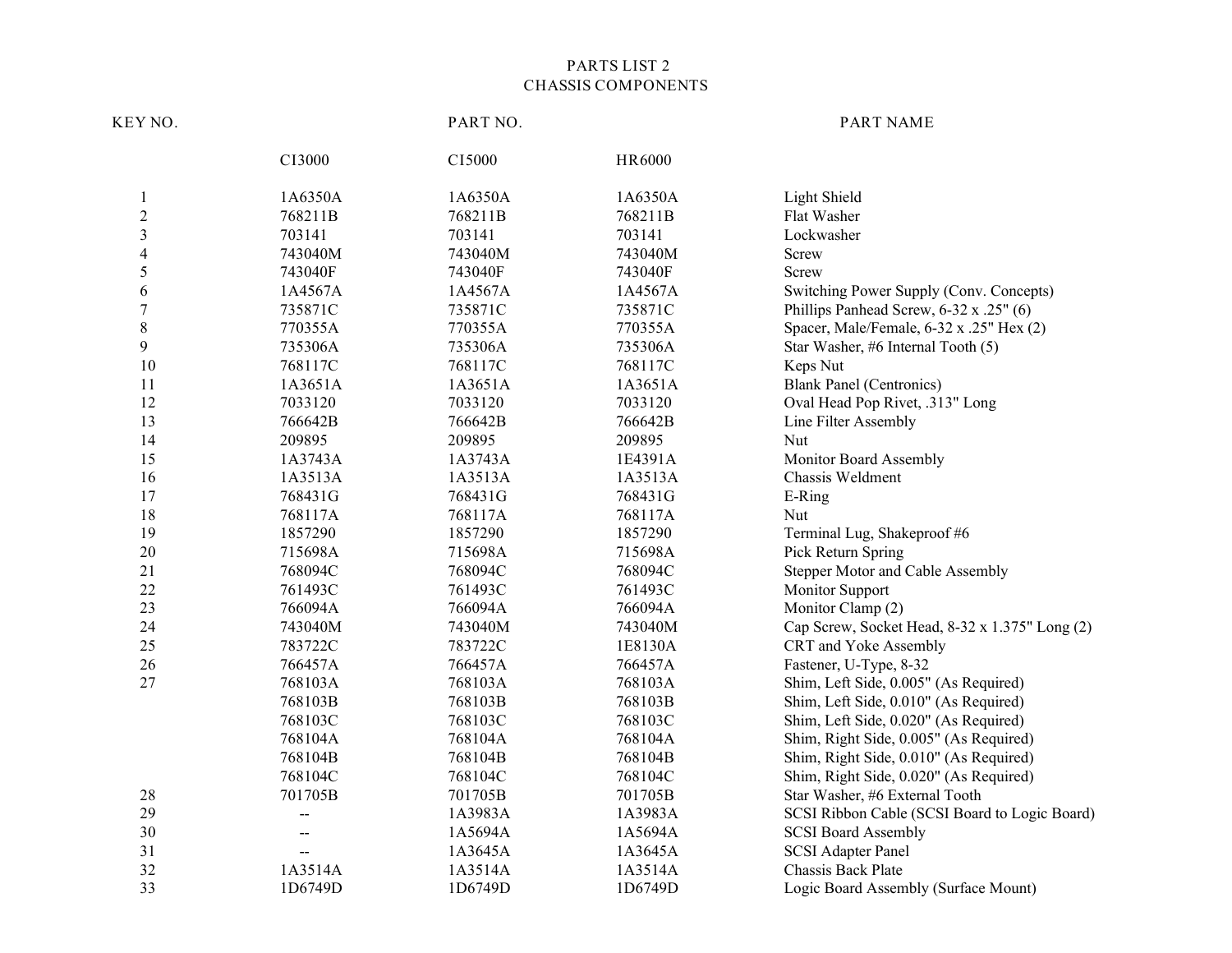**PLATE 3 CABLES**

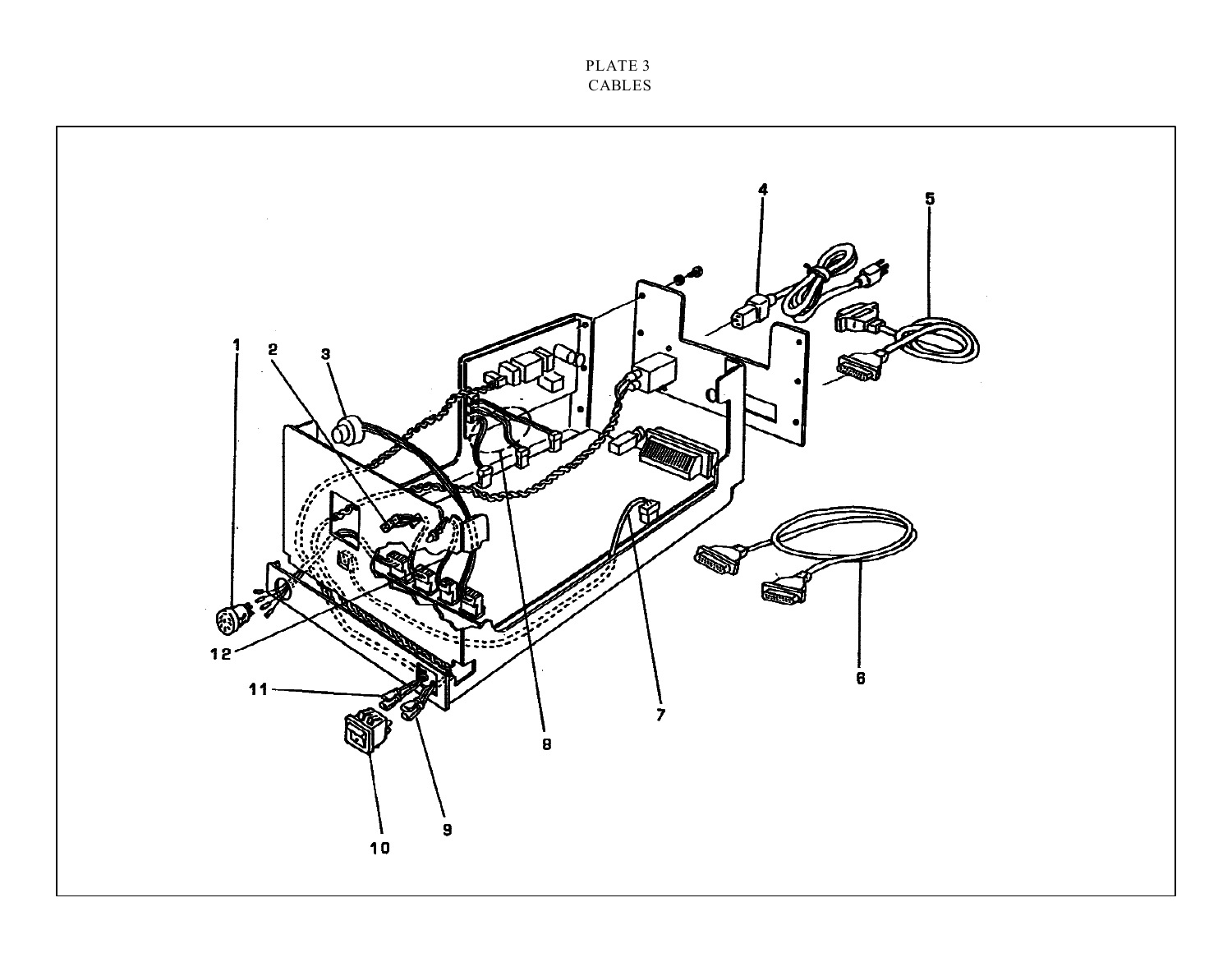#### **PARTS LIST 3 CABLES**

| KEY NO.      |                    | PART NO.           |         | <b>PART NAME</b>                                           |
|--------------|--------------------|--------------------|---------|------------------------------------------------------------|
|              | C <sub>13000</sub> | C <sub>15000</sub> | HR6000  |                                                            |
|              | 1A3882A            | 1A3882A            | 1A3882A | Camera Cable Assembly (DIN to Logic Board)                 |
|              | 761250C            | 761250C            | 761250C | <b>Wheel Position Sensor Cable Assembly</b>                |
|              | 768094C            | 768094C            | 768094C | Stepper Motor and Cable Assembly                           |
|              | 730933             | 730933             | 730933  | AC Power Cord Set (110V, U.S.A. Type)                      |
|              | $- -$              | 1A6747A            | 1B0351A | <b>SCSI</b> Interface Cable                                |
| <sub>0</sub> | 1A5556A            | 1A5556A            | 1A5556A | Centronics Parallel Cable                                  |
|              | 1A5571A            | 1A5571A            | 1A5571A | Photocell and Wire Assembly                                |
| 8            | 1A3884A            | 1A3884A            | 1A3884A | DC Power Cable (Power Supply to Logic Board)               |
| 9            | 1A3878A            | 1A3878A            | 1A3878A | Power Cable Assembly (Line Filter to Power Switch)         |
| 10           | 766177A            | 766177A            | 766177A | Power Switch                                               |
| 11           | 1A3880B            | 1A3880B            | 1A3880B | Power Supply Cable Assembly (Power Switch to Power Supply) |
| 12           | 1A5543A            | 1A5543A            | 1A5543A | Power Indicator LED (Green) and Cable Assembly             |
| Not Shown    | 1A3881A            | 1A3881A            | 1A3881A | Ground Wire Assembly (Power Supply Ground Cable)           |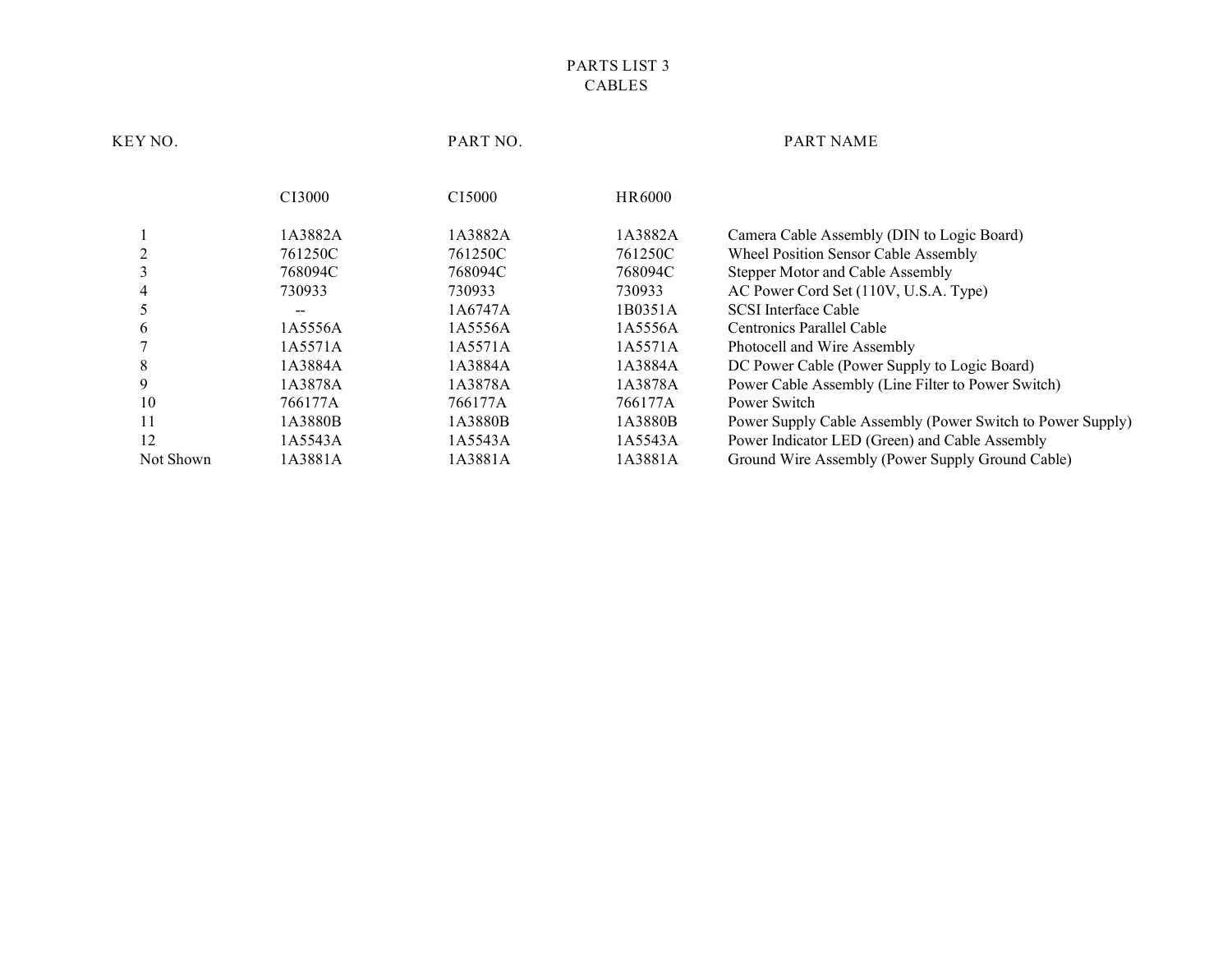# **PLATE 4 35MM CAMERA AND ADAPTER ASSEMBLY**

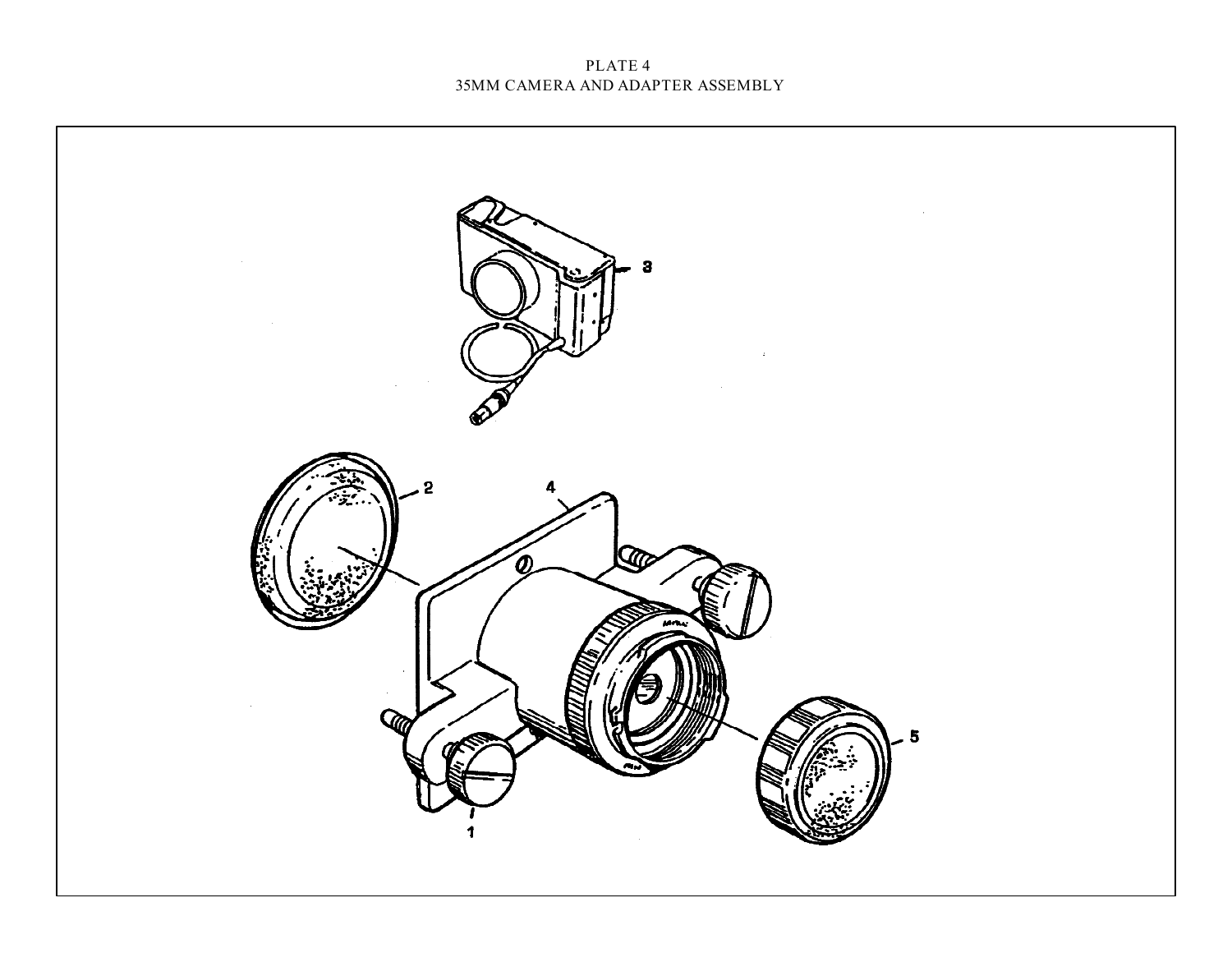#### **PARTS LIST 4 35MM CAMERA AND ADAPTER ASSEMBLY**

| KEY NO. |                    | PART NO.           |          | <b>PART NAME</b>                           |
|---------|--------------------|--------------------|----------|--------------------------------------------|
|         | C <sub>13000</sub> | C <sub>15000</sub> | HR6000   |                                            |
|         | 766783B            | 766783B            | 776783D  | Thumb Screw (2)                            |
| ◠<br>∠  | 766872B            | 766872B            | 766872B  | Button Plug, Recessed                      |
| 3       | 768423K            | 768423K            | 768423M  | Camera Back (3:2 Aspect Ratio, Full Frame) |
| 4       | 776260E            | 776260E            | 776260EH | 35MM Adapter Plate Assembly                |
|         | 766990A            | 766990A            | 766990A  | Lens Cap                                   |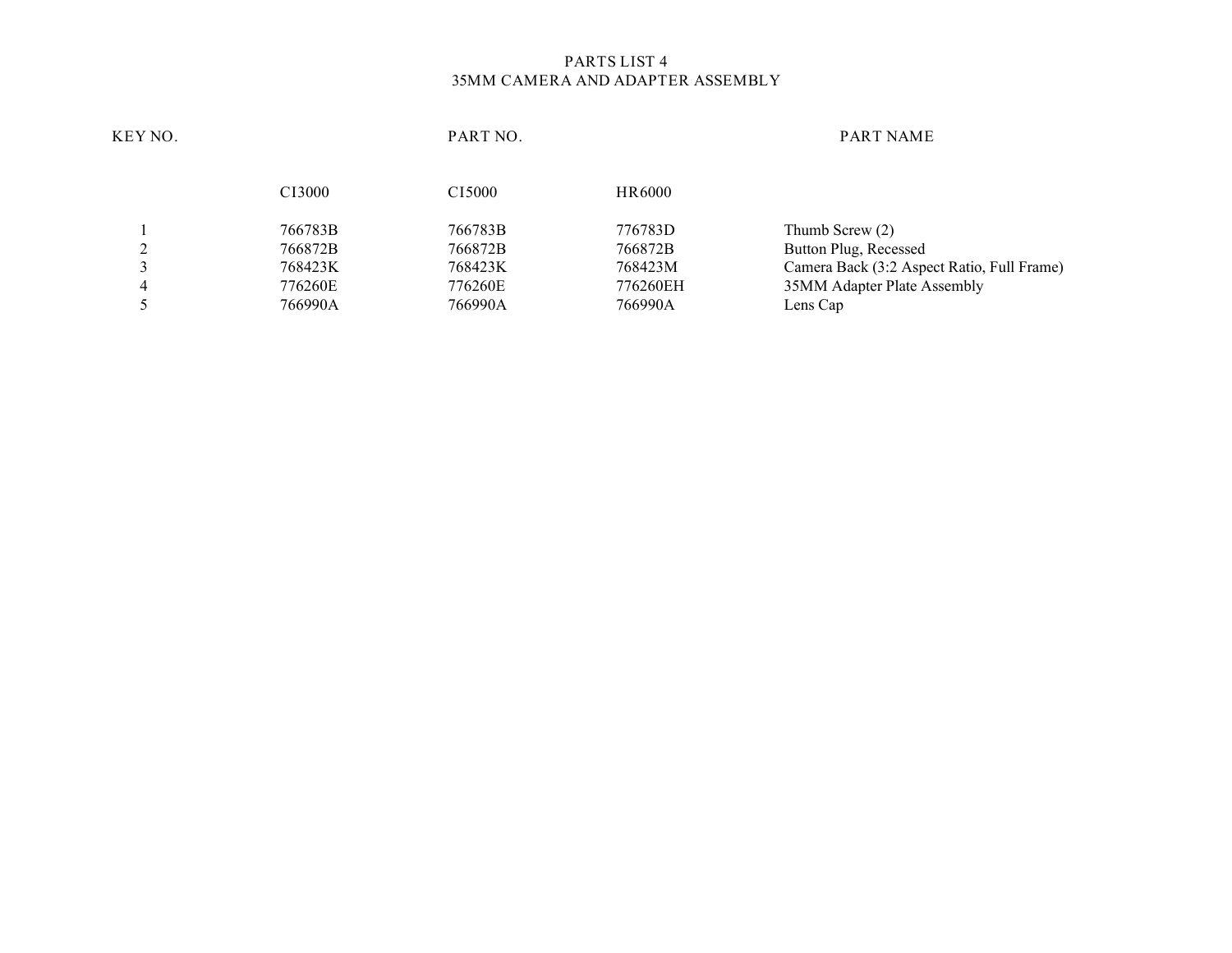# **PLATE 5 CB-108 CAMERA ADAPTER ASSEMBLY**

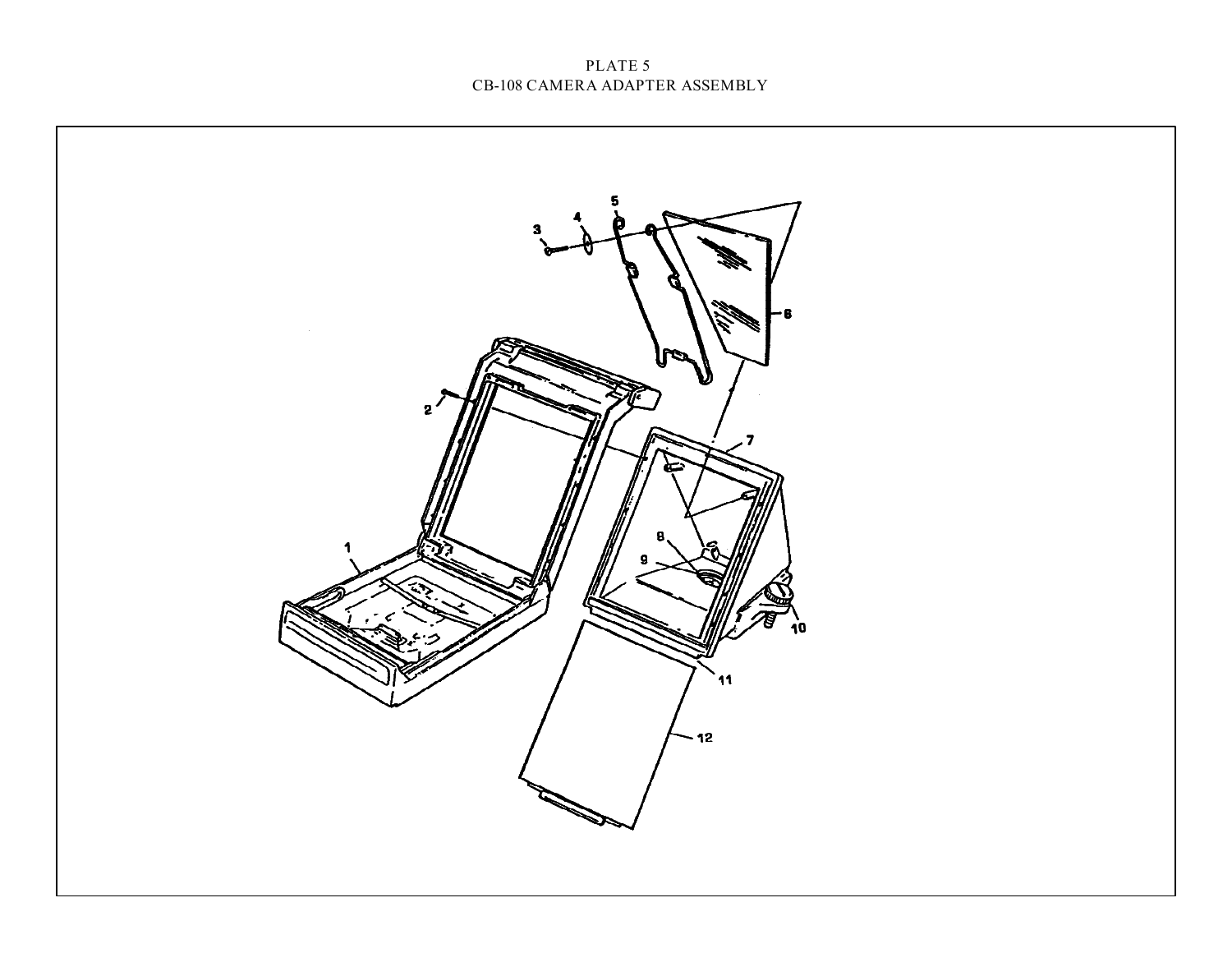#### **PARTS LIST 5 CB-108 CAMERA ADAPTER ASSEMBLY**

**KEY NO. PART NO. PART NAME CI3000 CI5000 HR6000** 1 See Plate 6 See Plate 6 See Plate 6 See Plate 6 CB-103 Camera Back 2 735179E 735179E 735179E 735179E Screw, Plastite Panhead 3 743333B 743333B 743333B Screw, Plastite Panhead, #6-19 x 0.38 Long (2) 4 80015B-125 80015B-125 80015B-125 Flat Washer, #6 (2) 5 766296C 766296C 766296C Mirror Retainer 6 766298B 766298B 766298B Mirror 7 766299E 766299E 766299E Cone Assembly (Includes Key Numbers 3, 4, 5, 6, and 8) 8 794747A 794747A 794747A 794747A Lens and Aperture Assembly 9 766990A 766990A 766990A Lens Cap 10 766783A 766783A 766783A Thumb Screw, 1/4-20 thd (2) 11 766293B 766293B 766293B Light Seal Filmholder 12 766653B 766653B 766653B 766653B Darkslide Assembly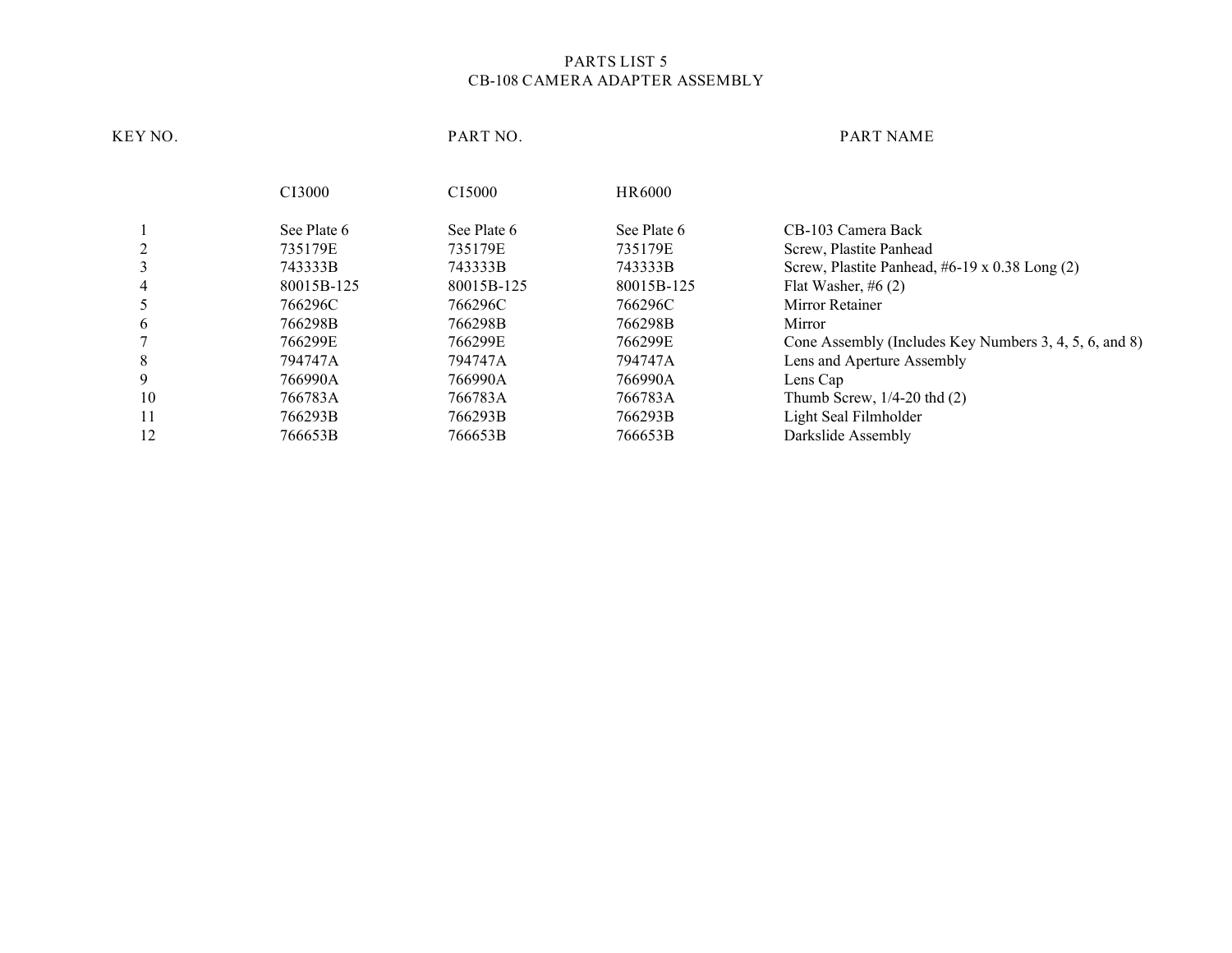# **PLATE 6 CB-103 CAMERA BACK**

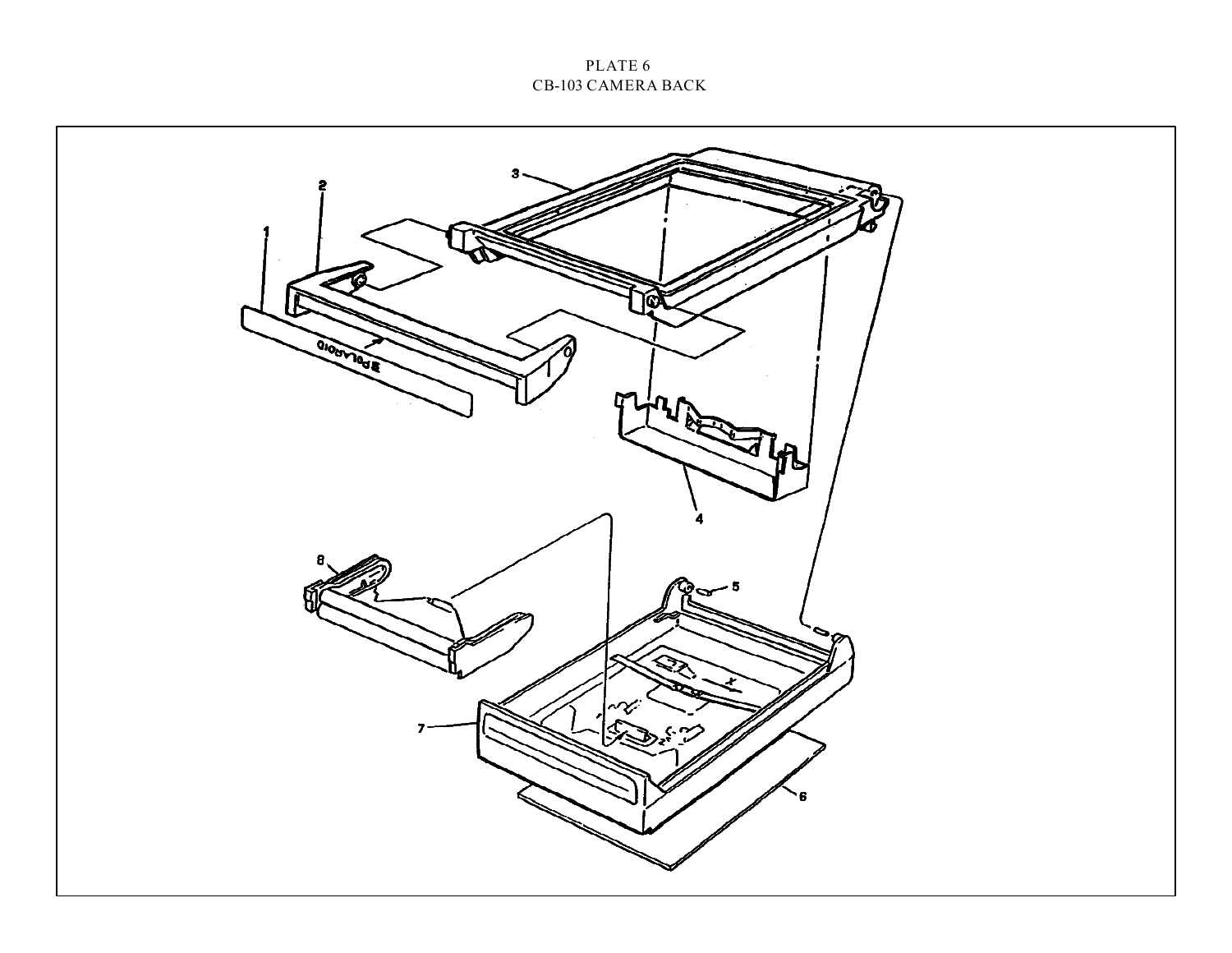#### **PARTS LIST 6 CB-103 CAMERA BACK**

| KEY NO.      |         | PART NO.           |         | <b>PART NAME</b>              |
|--------------|---------|--------------------|---------|-------------------------------|
|              | CI3000  | C <sub>15000</sub> | HR6000  |                               |
|              | 758173A | 758173A            | 758173A | Decal, Latching Cover         |
| ↑            | 758172A | 758172A            | 758172A | Latching Cover                |
| 3            | 758162A | 758162A            | 758162A | <b>Body Assembly</b>          |
| 4            | 783659B | 783659B            | 783659B | Snap Pack Cap                 |
| 5            | 743714N | 743714N            | 743714N | Dowel Pin (Pivot)             |
| 6            | 758170A | 758170A            | 758170A | Leather Insert                |
| $\mathbf{r}$ | 758165B | 758165B            | 758165B | Cover Assembly                |
| 8            | 735965D | 735965D            | 735965D | Spread Roller Assembly (AD11) |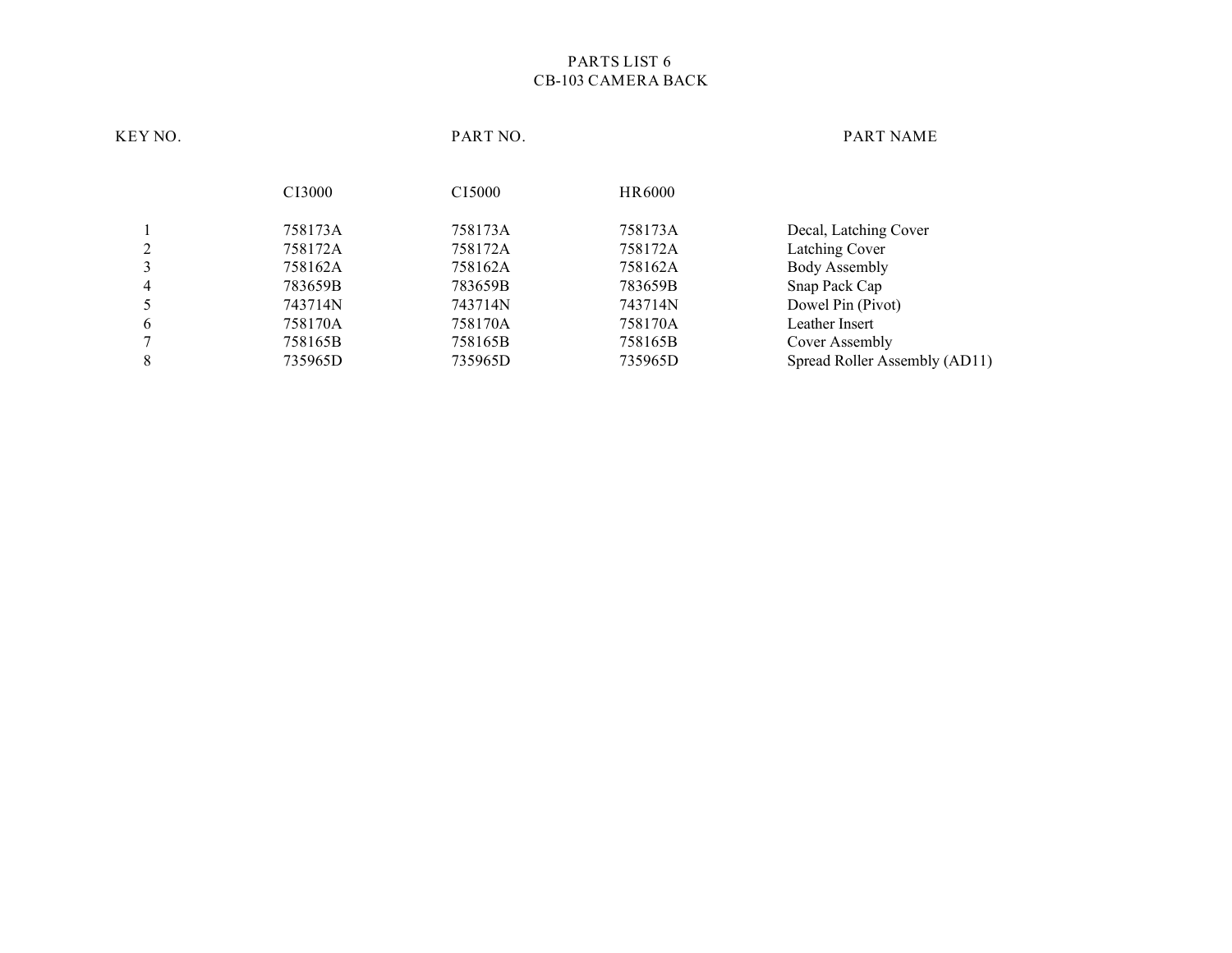# **PLATE 7 CB-33 AUTOFILM CAMERA BACK**

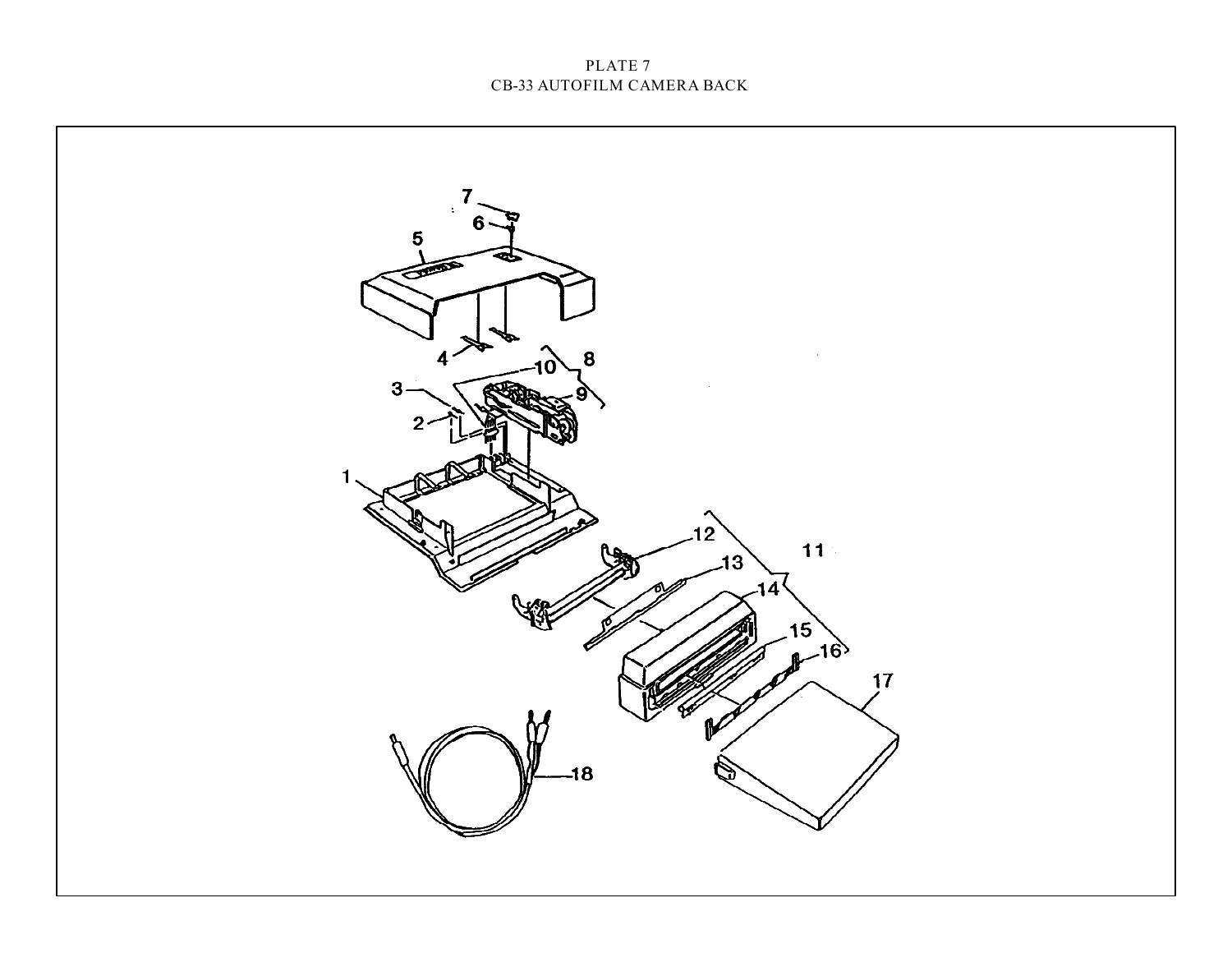#### **PARTS LIST 7 CB-33 AUTOFILM CAMERA BACK**

| KEY NO.                 |             | PART NO.    |             | PART NAME                                          |
|-------------------------|-------------|-------------|-------------|----------------------------------------------------|
|                         |             |             |             |                                                    |
|                         | CI3000      | CI5000      | HR6000      |                                                    |
|                         | 761152C     | 761152C     | 761152C     | Main Frame                                         |
| $\overline{c}$          | 761955A     | 761955A     | 761955A     | <b>Power Jack Contact</b>                          |
| $\overline{\mathbf{3}}$ | 761954A     | 761954A     | 761954A     | Power Jack Pin                                     |
| 4                       | 715732      | 715732      | 715732      | Pack Spring (2)                                    |
| 5                       | 761147D     | 761147D     | 761147D     | Cover Assembly (Includes Key Numbers 6 and 7)      |
| 6                       | 761149A     | 761149A     | 761149A     | S1 Return Spring                                   |
| $\overline{7}$          | 761150A     | 761150A     | 761150A     | S1 Button                                          |
| $8\,$                   | 761153B     | 761153B     | 761153B     | 5V Drive Module (Includes Key Numbers 9 and 10)    |
| 9                       | 768252B     | 768252B     | 768252B     | 5V Motor                                           |
| 10                      | 761942A     | 761942A     | 761942A     | Cable                                              |
| 11                      | 761143C     | 761143C     | 761143C     | Door Assembly (Includes Key Numbers 12 through 16) |
| 12                      | Not Stocked | Not Stocked | Not Stocked | Roll Assembly                                      |
| 13                      | 770052A     | 770052A     | 770052A     | Exit Guide                                         |
| 14                      | 761144B     | 761144B     | 761144B     | Door                                               |
| 15                      | 761145A     | 761145A     | 761145A     | Frog's Tongue                                      |
| 16                      | 761146A     | 761146A     | 761146A     | Gripper                                            |
| 17                      | 761727      | 761727      | 761727      | <b>Imbibing Chamber</b>                            |
| 18                      | 13098       | 13098       | 13098       | Test Cord, 5V                                      |
| Not Shown               | 770115A     | 770115A     | 770115A     | DC Power Plug                                      |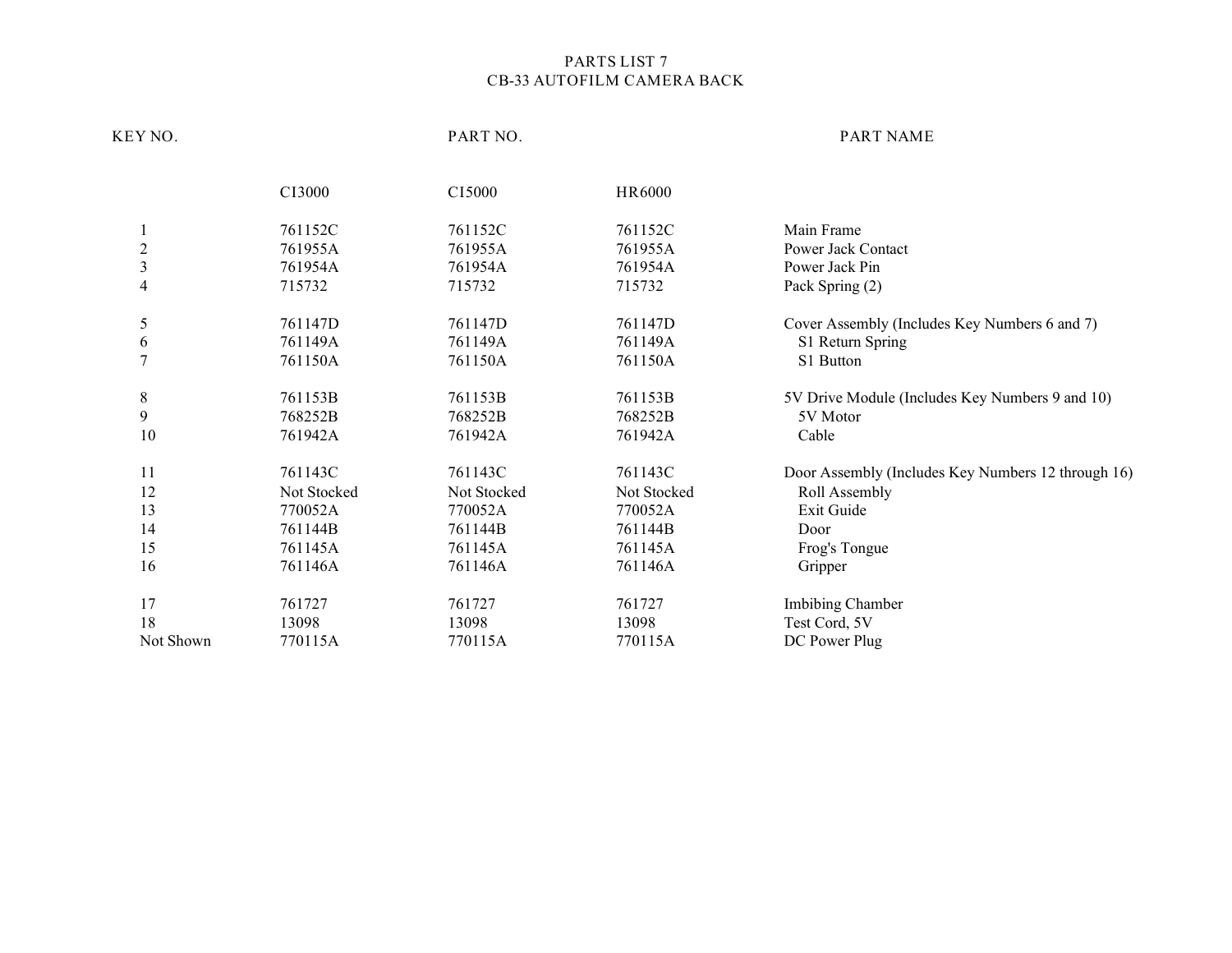**PLATE 8 CB-33 ADAPTER**

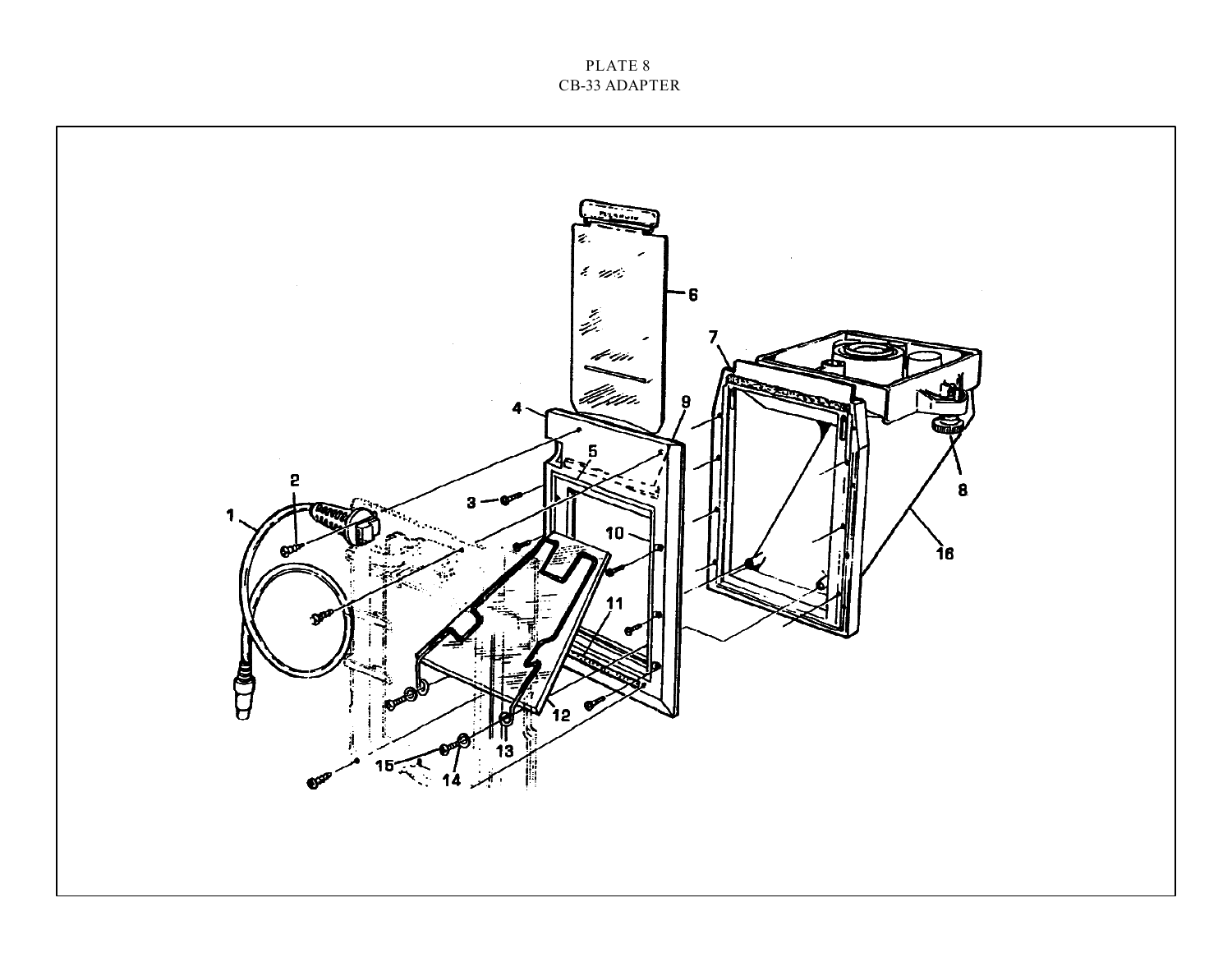### **PARTS LIST 8 CB-33 ADAPTER**

**KEY NO. PART NO. PART NAME**

|    | CI3000     | C <sub>15000</sub> | HR6000     |                            |
|----|------------|--------------------|------------|----------------------------|
|    | 776171A    | 776171A            | 776171A    | Interface Cable            |
|    | 743459C    | 743459C            | 743459C    | Screw $(4)$                |
|    | 743634K    | 743634K            | 743634K    | Screw, #2-28, Plastite (7) |
| 4  | 776154A    | 776154A            | 776154A    | CB-33 Spacer               |
| 5  | 768175C    | 768175C            | 768175C    | Light Seal (2)             |
| 6  | 776292A    | 776292A            | 776292A    | Dark Slide Assembly        |
|    | 766650A    | 766650A            | 766650A    | Light Seal Assembly        |
| 8  | 766783A    | 766783A            | 766783A    | Thumbscrew $(2)$           |
| 9  | 766293B    | 766293B            | 766293B    | Light Seal                 |
| 10 | 768175B    | 768175B            | 768175B    | Light Seal (2)             |
| 11 | 766293B    | 766293B            | 766293B    | Light Seal                 |
| 12 | 766298B    | 766298B            | 766298B    | Mirror                     |
| 13 | 766296C    | 766296C            | 766296C    | Coated Mirror Retainer     |
| 14 | 800158-125 | 800158-125         | 800158-125 | Washer, Plain #6           |
| 15 | 743333B    | 743333B            | 743333B    | Screw $(4)$                |
| 16 | 766299E    | 766299E            | 766299E    | Cone Assembly              |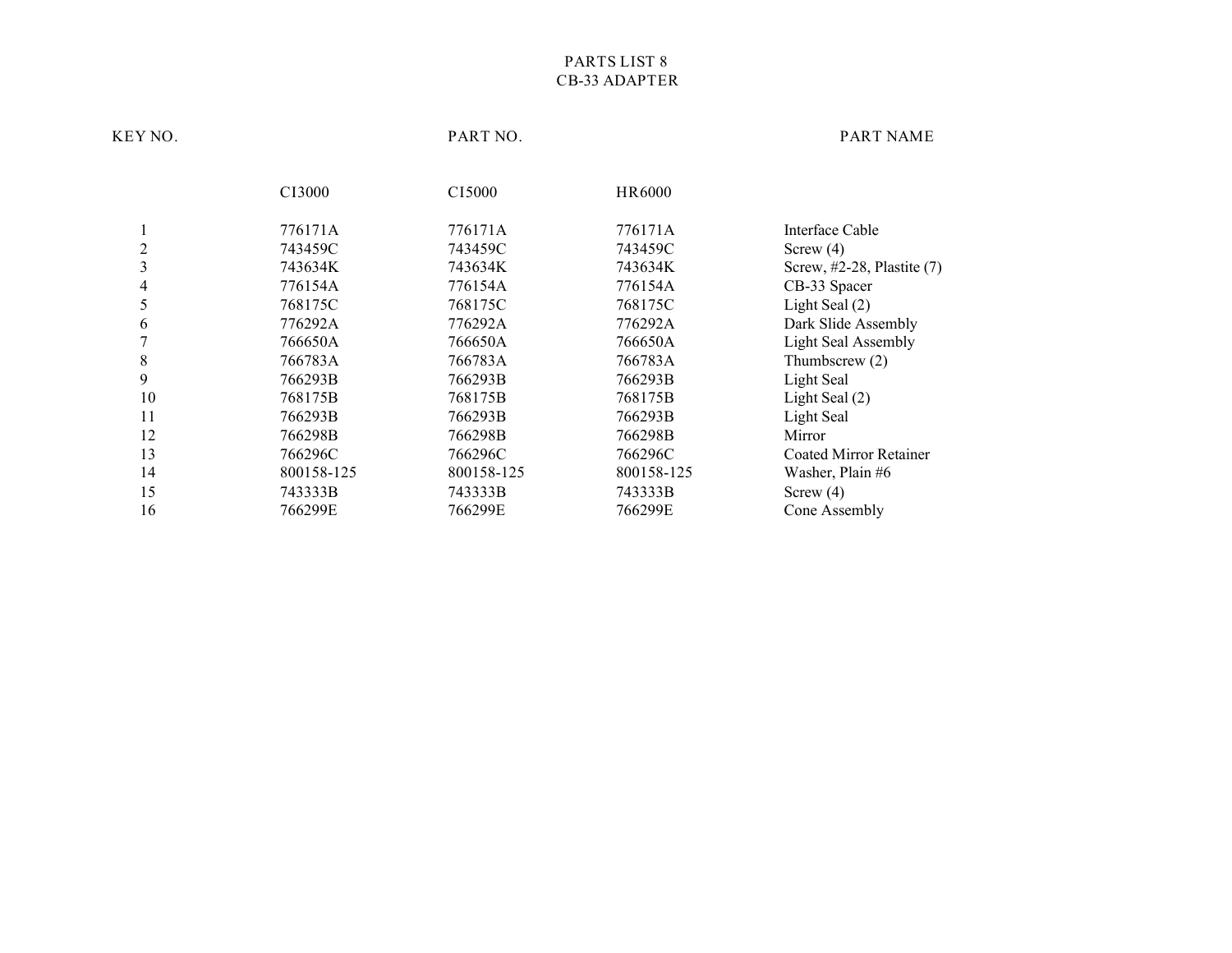# **PLATE 9 PACKAGING AND ACCESSORIES**

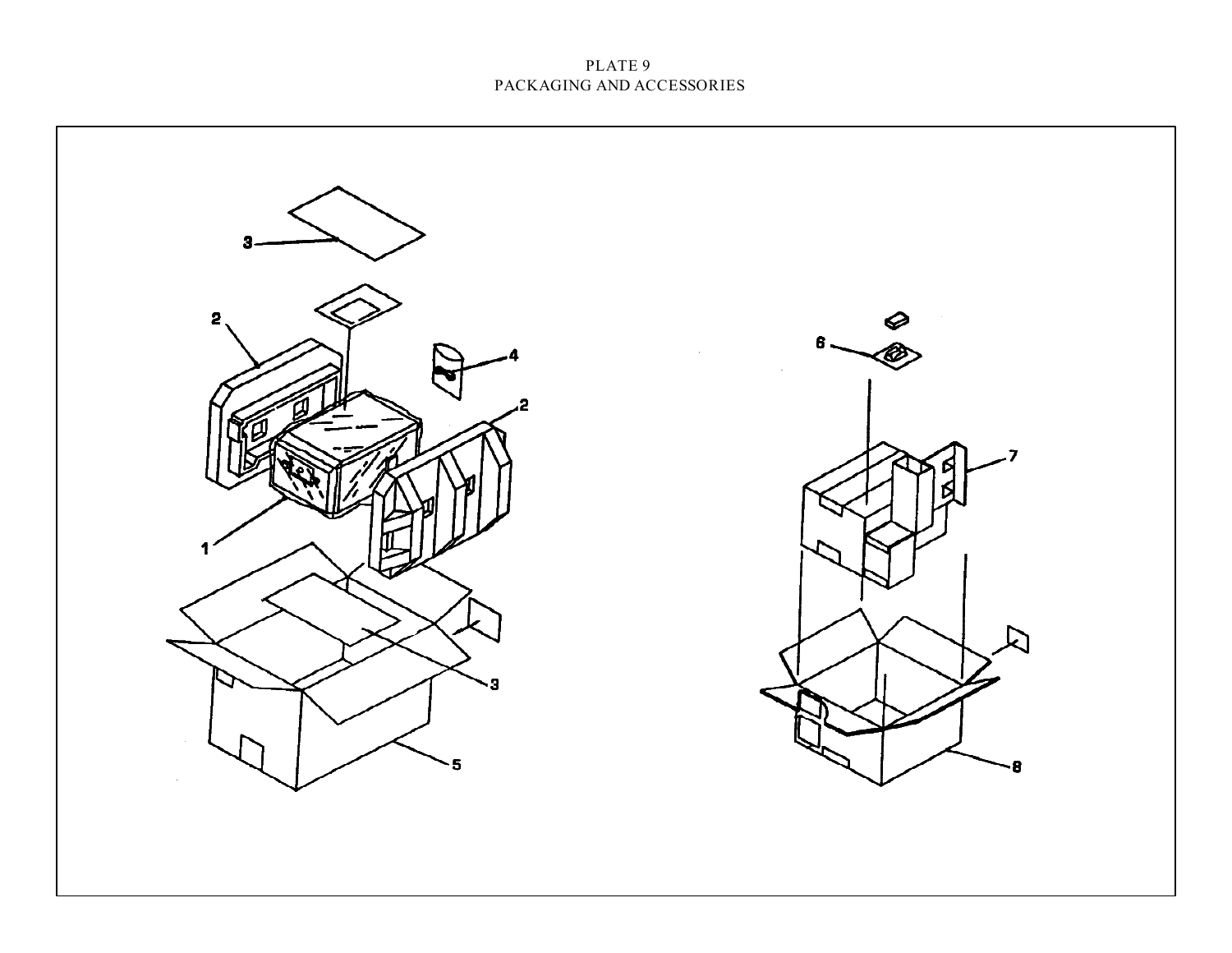# **PARTS LIST 9 DIGITAL PALETTE PACKAGING**

| KEY NO.        |         | PART NO.           |         | <b>PART NAME</b>          |
|----------------|---------|--------------------|---------|---------------------------|
|                | CI3000  | C <sub>15000</sub> | HR6000  |                           |
|                | 765132  | 765132             | 765132  | Poly Bag                  |
| $\overline{2}$ | 796642A | 796642A            | 796642A | Side Cap $(2)$            |
| 3              | 796999A | 796999A            | 796999A | Gap Pad (2)               |
| $\overline{4}$ | 730933  | 730933             | 730933  | Domestic Cord Set         |
| 5              | 1A4122A | 1A4122A            | 1A4122A | <b>Shipping Container</b> |
| 6              | ----    | ----               | 1D2925A | Insert 1                  |
| ~              | ----    | ----               | 1D2926A | Insert 2                  |
| 8              |         | ----               | 796995A | <b>Shipping Container</b> |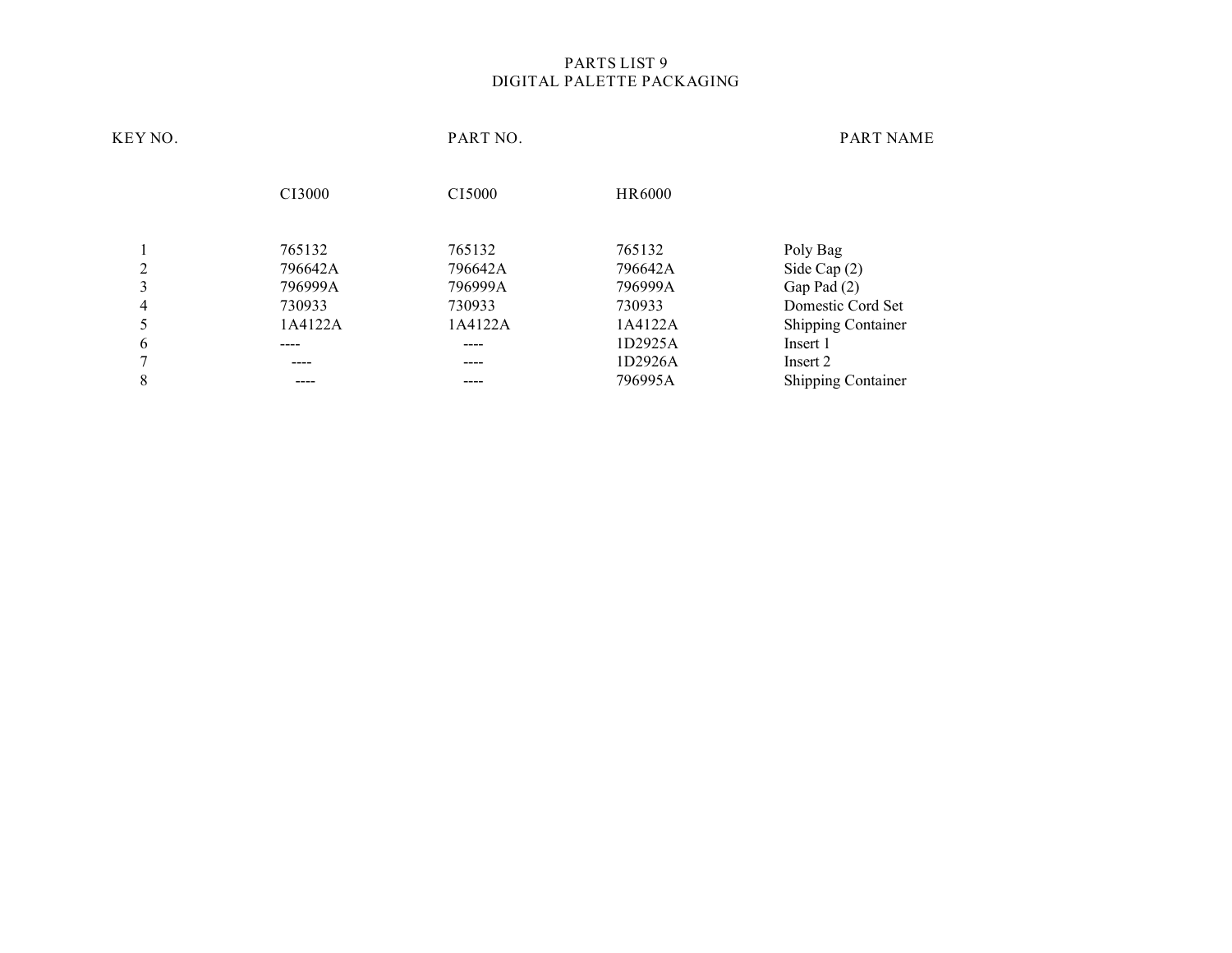### **PLATE 10 35MM CAMERA ADAPTER PACKAGING**

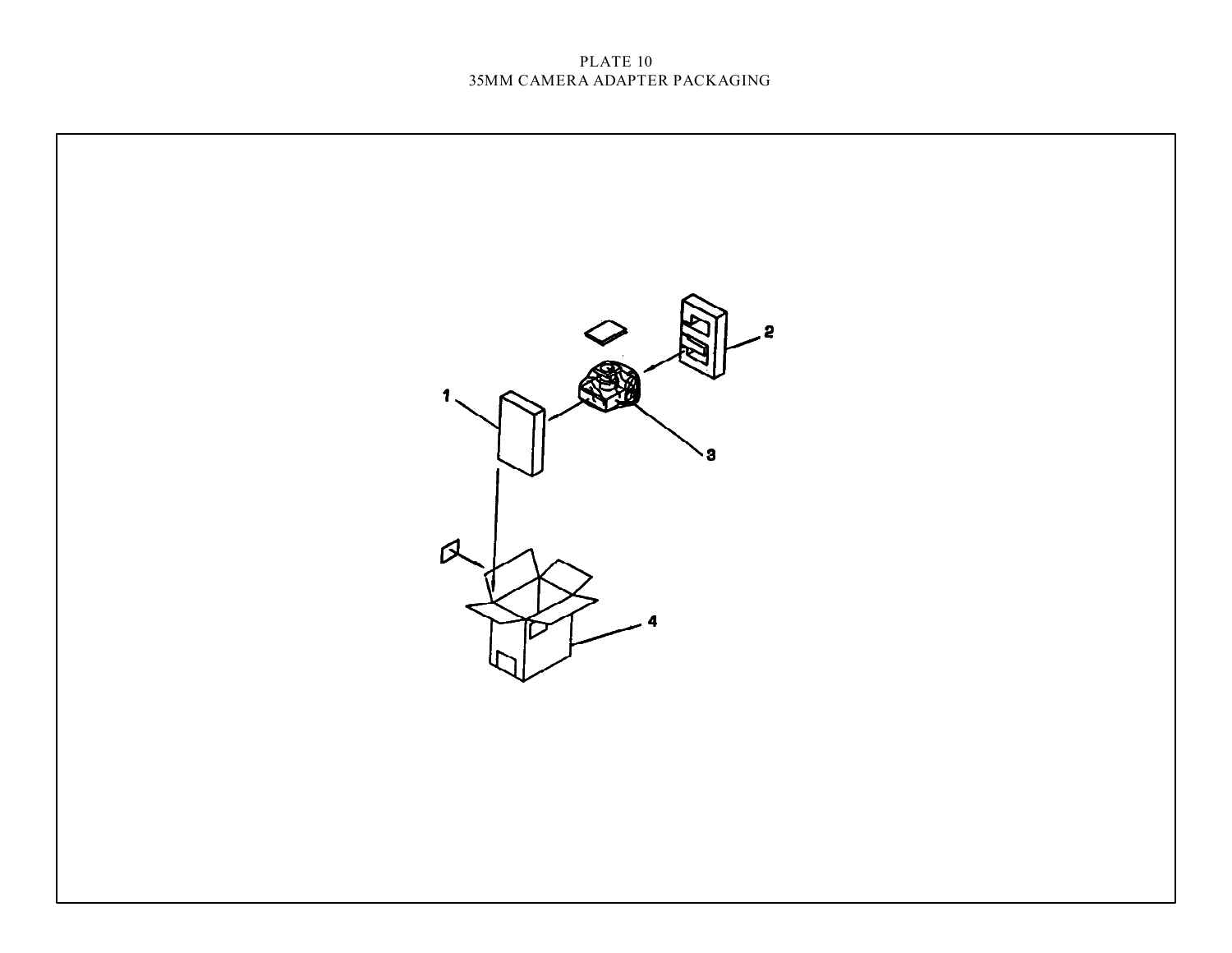# **PARTS LIST 10 35MM CAMERA ADAPTER PACKAGING**

| KEY NO. | PART NO. | PART NAME          |
|---------|----------|--------------------|
|         | 765884A  | End Cap (Left)     |
| 2       | 765883A  | End Cap (Right)    |
| 3       | 771243A  | Poly Bag           |
| 4       | 765754A  | Shipping Container |
|         |          |                    |